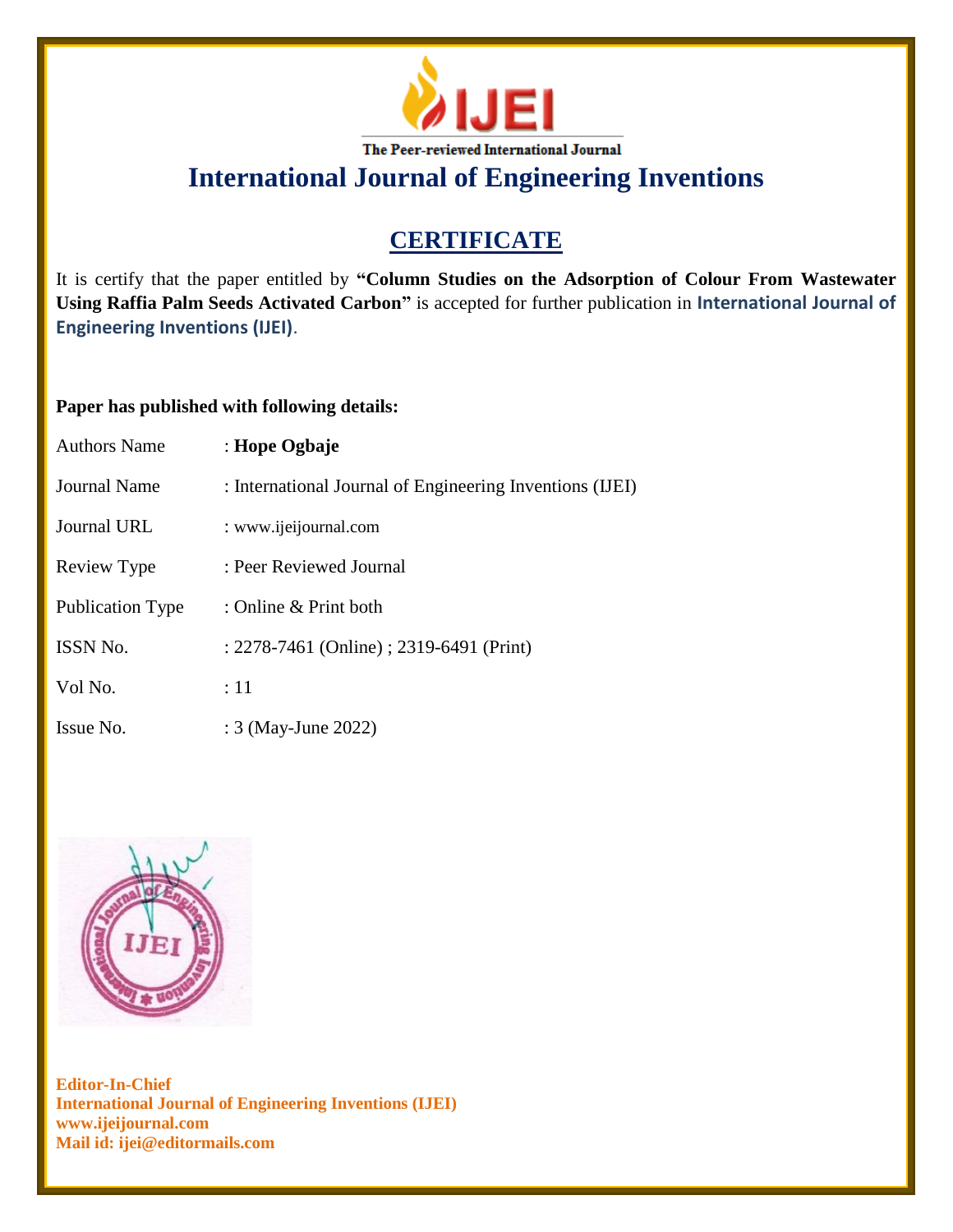

**International Journal of Engineering Inventions**

# **CERTIFICATE**

It is certify that the paper entitled by **"Column Studies on the Adsorption of Colour From Wastewater Using Raffia Palm Seeds Activated Carbon"** is accepted for further publication in **International Journal of Engineering Inventions (IJEI)**.

### **Paper has published with following details:**

| <b>Authors Name</b>     | : Jacob Ita Agi                                          |
|-------------------------|----------------------------------------------------------|
| Journal Name            | : International Journal of Engineering Inventions (IJEI) |
| Journal URL             | : www.ijeijournal.com                                    |
| Review Type             | : Peer Reviewed Journal                                  |
| <b>Publication Type</b> | : Online $&$ Print both                                  |
| <b>ISSN No.</b>         | : 2278-7461 (Online) ; 2319-6491 (Print)                 |
| Vol No.                 | :11                                                      |
| Issue No.               | : 3 (May-June 2022)                                      |



**Editor-In-Chief International Journal of Engineering Inventions (IJEI) www.ijeijournal.com Mail id: ijei@editormails.com**